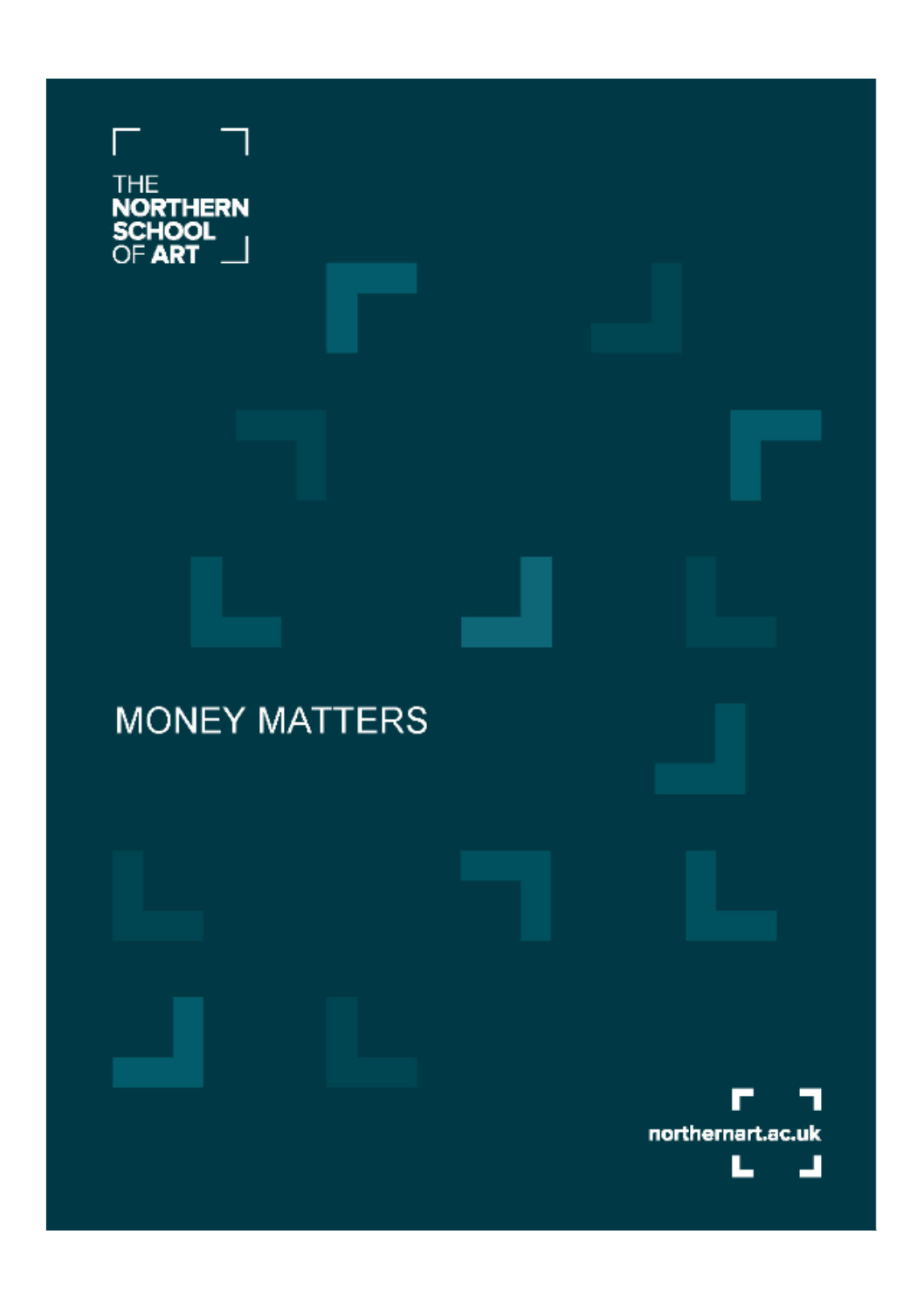#### **Contents**

Tuition Fee Loan

Maintenance Loan

Childcare Grant

Parent's Learning Allowance

Adult Dependent's Grant

Disabled Student's Allowance

Student Hardship Fund

How to apply for student finance

Repayment

Useful Websites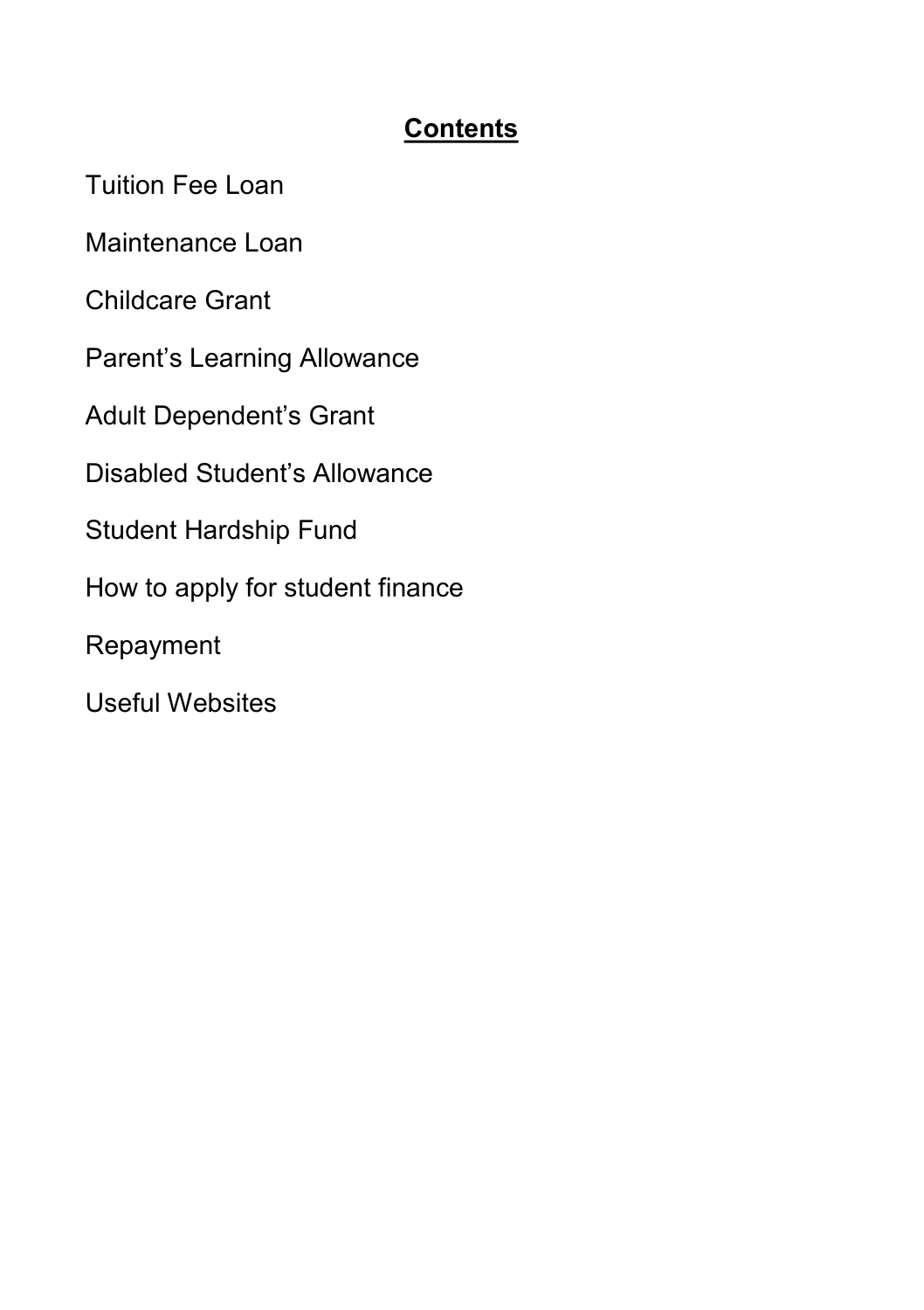## **Tuition Fee Loan**

You can apply if you're studying full-time or part-time, or if you're an EU student.

The loan is paid directly to the School. You have to pay the loan back.

## **Maintenance Loan for living costs**

You must be a full-time UK student. The first part of it isn't based on your household income, but you can apply for more that is.

You may have to give details of your household income (your parents' or partner's income plus yours).

The loan is paid directly into your bank account at the start of term. You have to pay the loan back.

Part-time students, EU students and students aged over 60 can't apply.

### **Extra help**

You might also qualify for extra help on top of your main student finance package. What you get depends on your circumstances.

### **Students with children or dependent adult** can apply for:

- Childcare Grant (full-time students only)
- Parents' Learning Allowance (full-time students only)
- Adult Dependents' Grant (full-time students only)

### **Childcare Grant**

Full time higher education students with children can apply for a Childcare Grant. The grant helps with childcare costs for children under 15, or under 17 if they have special educational needs. It is paid in 3 instalments over each term directly into your bank account. This grant does not have to be repaid. The amount you will receive will depend on :

- Your household income
- The cost of your childcare

The number of children who are dependent on you **Eligibility** 

The children listed in the grant application must be financially dependent on you.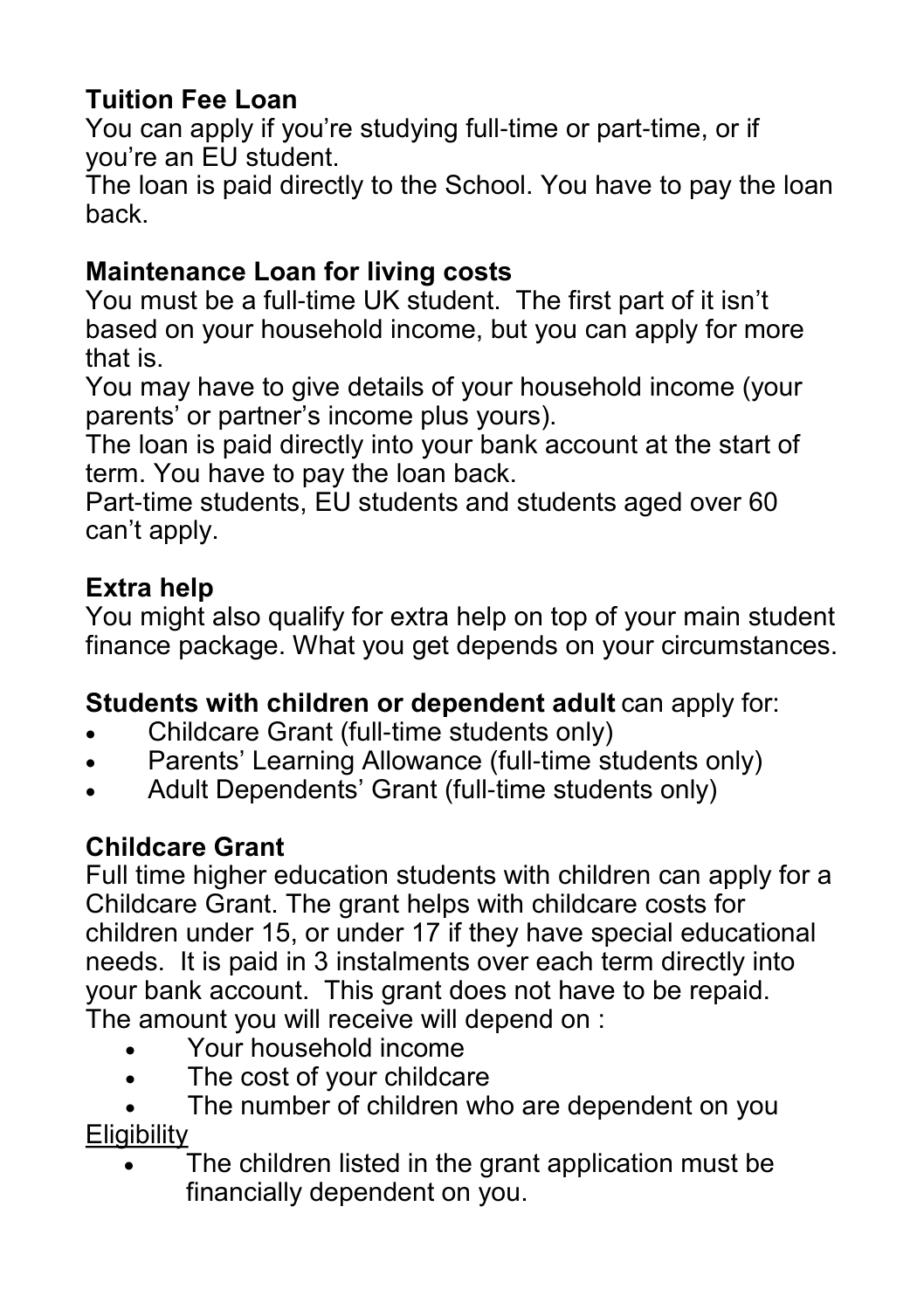- Your childcare provider must be on the Ofsted Early Years Register or General Childcare Register.
- If your child is cared for at home, the carer can't be a relative and will need to be registered with an appropriate body – please check with Student Finance England.

You cannot apply if

- Your child is covered by the 15 hours free care that all 3 and 4 year olds are entitled to .
- Your child is cared for by a relative or your partner mainly in the child's home (even if they are registered childminders).
- You or your partner are claiming the childcare element of working tax credits.

### How to Claim

As part of your main student finance application tick the box when asked if you want the Childcare Grant.

Either fill in the form you are sent or download 'Childcare Grant application CCG1' form and send it to Student Finance England – you'll have to give estimates of childcare costs.

Student Finance England will send you a letter telling you how much Childcare Grant you're entitled to.

At the end of each term you and your childcare provider have to confirm your actual childcare costs – Download 'Childcare Costs Confirmation CCG2' form.

If the actual childcare costs are higher or lower than your estimates given in the application form, Student Finance England will adjust your next payment.

After Student Finance England has assessed your application, they might ask you to provide further information such as :

- Photocopies of P60s
- Child Benefit Details
- Family Tax Credit Details
- Child's Original Birth Certificate
- Photocopies of evidence of financial commitments for you or your partner e.g bank statements

In addition The Northern School of Art may also be able to support you via the Hardship Fund. Please contact Student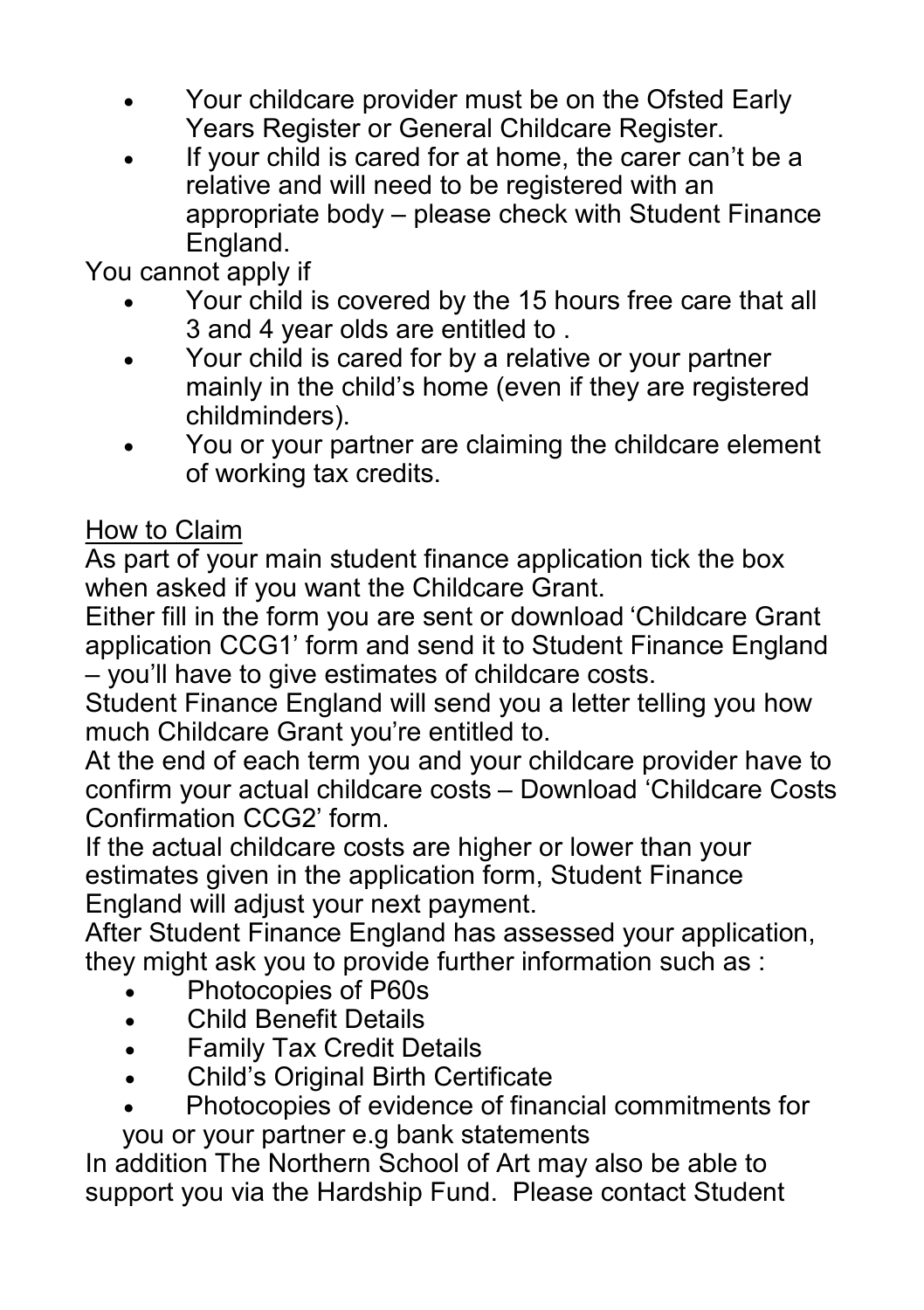Services for further details.

## **Parents' Learning Allowance**

If you're a full time student with children you could get help with your learning costs on top of the standard finance package.

This is called Parents' Learning Allowance. How much you get depends on your household income.

Parents' Learning Allowance can help with the costs of books, study materials and travel.

It doesn't have to be paid back and won't affect your benefits or tax credits. It's usually paid in 3 instalments direct to your bank account, one at the start of each term.

**Eligibility** 

If you're a student from England with dependent children you may qualify if you're taking a full-time undergraduate course.

You don't need to be paying for childcare to qualify.

How to Claim

You can apply when applying for Student Finance. After you apply, you will receive a letter telling you how much you will get. At the end of the academic year you'll be asked to complete a 'Confirmation of Income' form to make sure you've been paid the correct amount.

## **Adult Dependants' Grant**

Full time students in higher education with an adult who depends on them financially can apply for an Adult Dependants' Grant.

You can apply for this on top of any other student finance and you don't have to pay it back.

The amount you get depends on your income and the dependant adult's income.

The money is paid in 3 instalments directly into your bank account.

The Adult Dependants' Grant will affect any income-related benefits and tax credits you might get.

**Eligibility** 

Usually the dependant adult will be a member of your family, including your husband, wife, civil partner or partner.

Grown up children can't be counted as dependant adults. An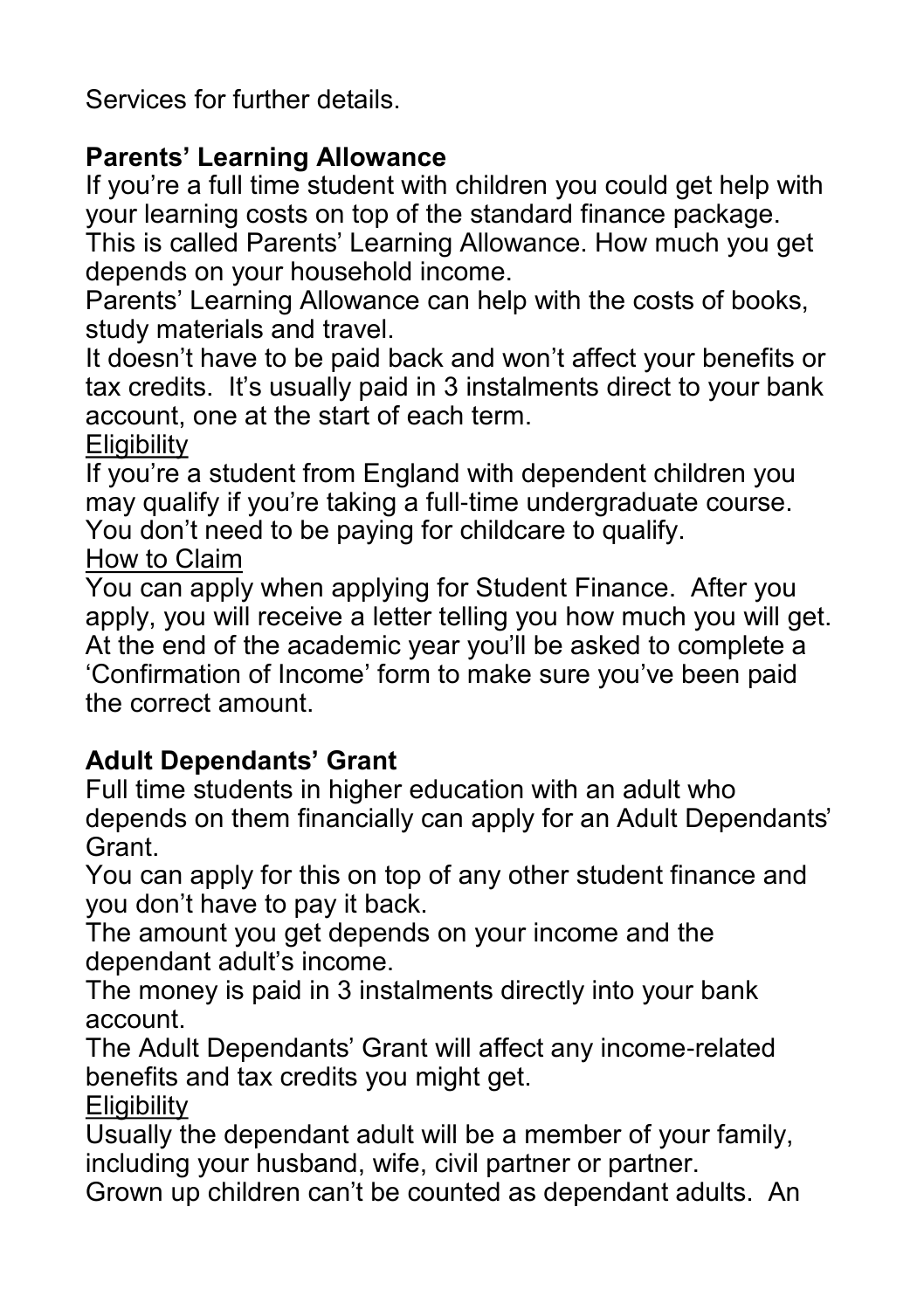unmarried partner can only be claimed as a dependant adult if you're over 25.

How to Claim

Fill in the Adult Dependants' Grant section on your main Student Finance application. You'll need to give estimates of your household income.

Student Finance England will assess your application and will send you a letter telling you if you qualify and how much money you'll get.

At the end of the academic year Student Finance England will send you an Income Confirmation form to check if your actual outgoings match your estimates in the application. Then they'll adiust your payments accordingly.

You may need to provide Student Finance England with further proof of your financial circumstances. Proof they might ask for can include:-

- P60
- Family Tax Credit Details
- Child Benefit Details
- Financial Information from your partner, e.g bank statements

You could get Child Tax Credit for each child you're responsible for if they're under 16 or under 20 and in approved education or training.

## **Disabled students**

If you have a disability, long-term health condition, mental health condition or specific learning difficulty (e.g. dyslexia) you can apply for Disabled Students' Allowances.

# **Disabled Students Allowances**

As a higher education student living in England, you can apply for a Disabled Students Allowance (DSA) if you have a :

- Disability
- Long term health condition
- Mental health condition
- Specific learning disability such as dyslexia
- You must also have a condition that affects your ability to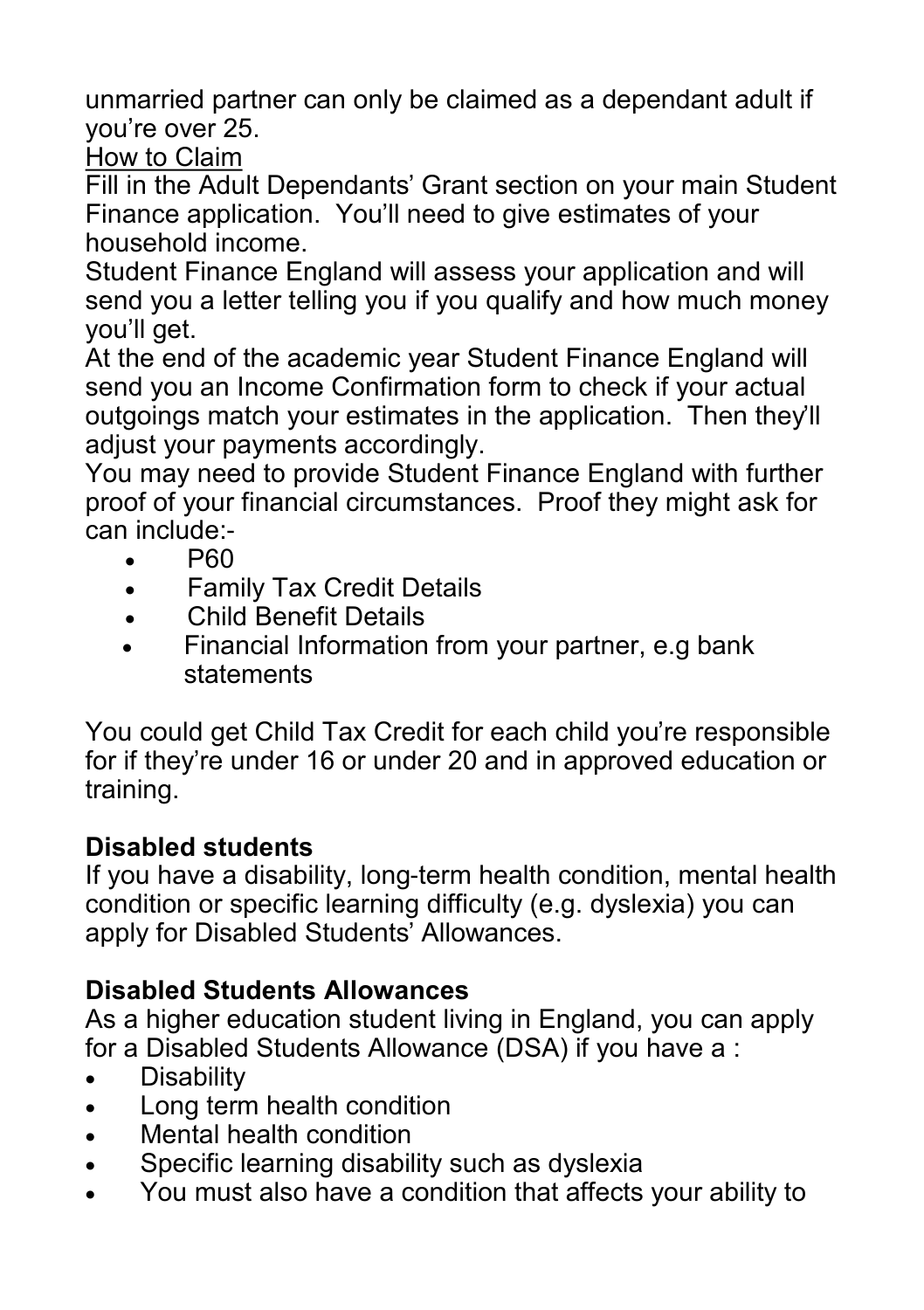study

- Qualify for student finance from Student Finance England
- Be studying on a course that lasts longer than a year

DSA's are paid on top of student finance and you don't have to pay them back. The amount you get depends on your individual needs and not on your household income. You can get help with the costs of

Specialist equipment, like computer software Non-medical helpers, such as a specialist mentor Extra travel costs you have to pay because of your disability Other costs such as photocopying

Your 'needs assessment'

Once your eligibility for DSA has been confirmed, Student Finance England will ask you to have a 'needs assessment' to work out what help you need. You shouldn't book a needs assessment until Student Finance England ask you to. The assessment is paid for through any DSA entitlement you may have. To find your nearest approved needs assessment centre go to the website at www.nmhproviders.co.uk. After the assessment, you'll get a report listing equipment and other support you can get for your course.

#### How DSAs are paid

Money is paid directly to who provides the service or equipment or into your bank account. However, if you leave the course early, you may be asked to pay some of the money back. Proof of Eligibility

Proof is needed from a doctor or specialist, DSA is not automatically granted.

If you have a specific learning difficulty such as dyslexia, you'll need to provide a 'diagnostic assessment' from a psychologist or suitably qualified specialist teacher.

How to Claim

Download 'DSA1 short application form' from [www.direct.gov.uk/studentfinance](http://www.direct.gov.uk/studentfinance)

Send the application to :- Student Finance England PO Box 210 Darlington DL1 9HJ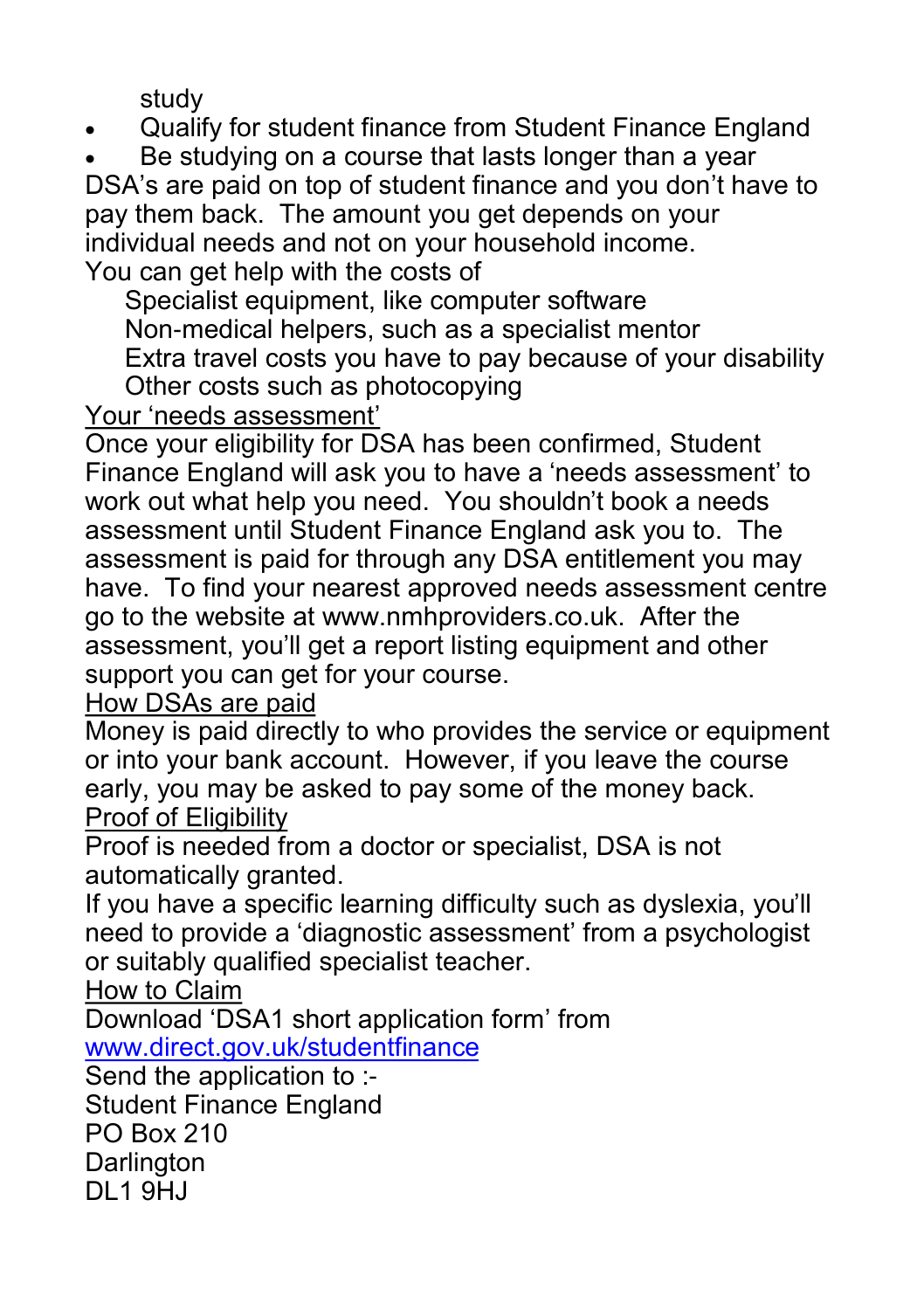Applications can take up to 14 weeks to be processed. The earlier the application the better the chance of having everything in place at the start of the course.

#### Receiving Your Entitlement Notification

Once the results of your needs assessment have been received, they will write to you to let you know if DSAs can pay for any specialist equipment and other support that has been recommended in your needs assessment. Instructions will also be provided on how to order equipment and arrange other support. You may also be able to seek support from the Northern School of Art Student Hardship Fund for specific support.

## **The Student Hardship Fund**

The aim of the Student Hardship Fund is to support vulnerable students to access and remain in higher education. The fund can help with unexpected financial hardship.

The fund can be used to help a person who meets certain residency conditions on the first day of the first academic year of their course. They must have been a resident in the UK for a period of 3 years before the course start date and be settled in the UK under the terms of the Immigration Act, 1971.

The residency criteria must have been determined by Student Finance England and a Notification of Financial Assessment is required to confirm this.

Funding is allocated accordingly:

- Students with children (especially lone parents)
- Mature Students
- Students From Low Income Families
- Disabled Students
- Students who have entered higher education from care
- Students From Fovers or who are homeless
- Students receiving the final year loan rate

If you are not in one of the above priority groups you can still apply but you must provide as much information and evidence as possible to show why you have a particular need. You may apply more than once during an academic year for help from the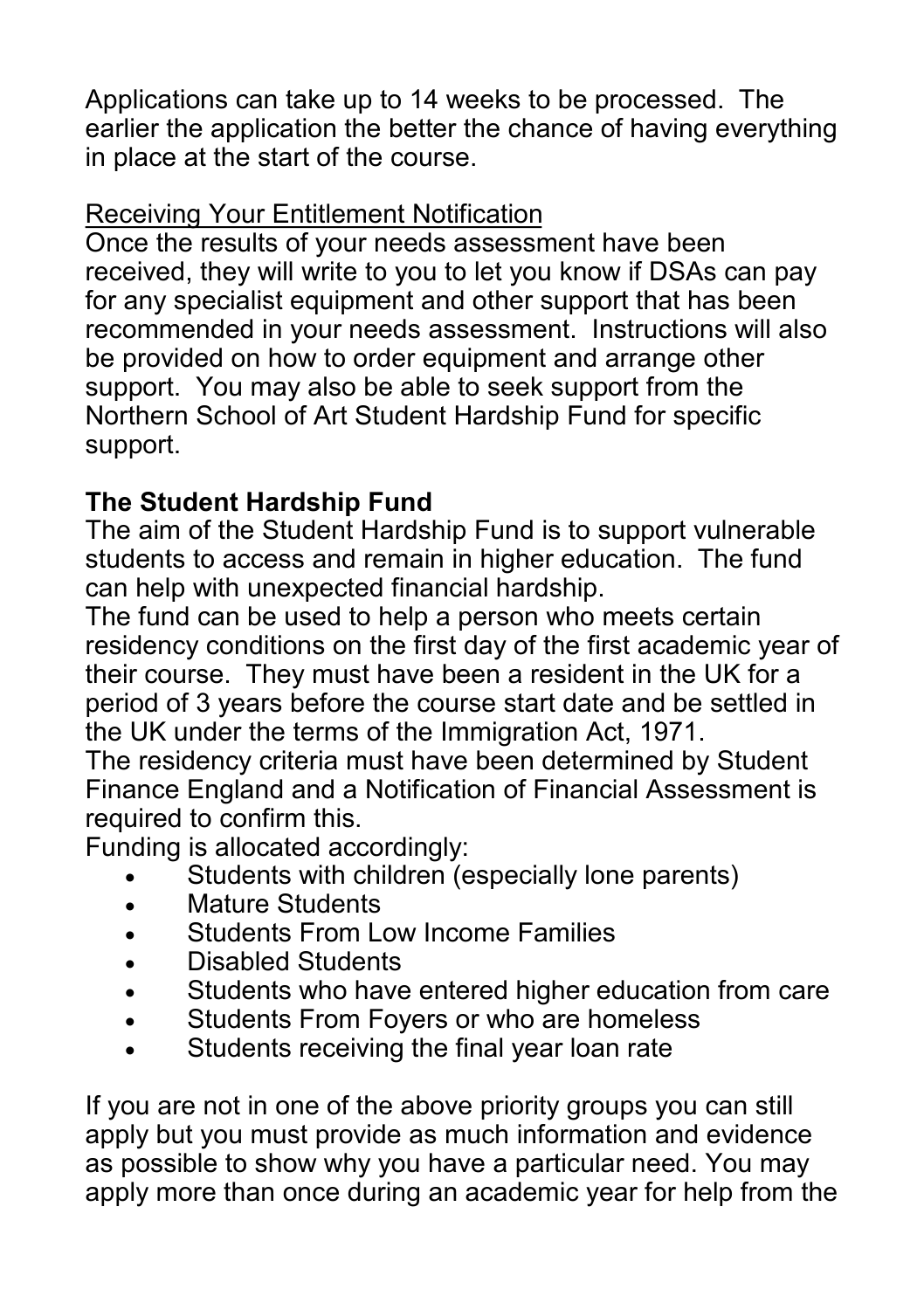Student Hardship Fund but usually only if your circumstances have changed. You will be asked to provide documentary evidence for the change in circumstance.

If you have not received your student loan payment from the Student Loans Company at the start of term, you can apply for a loan from the Student Hardship Fund. You will be expected to repay this loan when your first student loan instalment arrives. You should make clear in the supporting statement on the application form if you are applying for a short term loan. Disabled students, especially those with dyslexia, can apply for help towards the cost of their preliminary diagnostic test, prior to applying for a Disabled Students Allowance. You will need to complete the disability section on the application form if you want to apply for this.

How to Complete the Application Form

Applications can be accepted throughout the academic year while funds are still available.

It is important that supporting documentation is enclosed with your application form. In certain circumstances you may be contacted separately by the Student Hardship Fund Administrator and asked to supply relevant / additional documents / information.

#### **Applications that do not have supporting documents are incomplete and cannot be processed so will be returned to you, which will delay your application.**

#### **Complete if Relevant:-**

#### **Dependants**

Complete this section giving details of any children and/or adults who are financially dependent upon you. Remember to include birth certificates for any children that you have. The birth certificate must contain parental information.

If you have adults that are dependant on you please supply details of how and why in your supporting statement. Disability/Medical

If you are applying for the cost of computer equipment please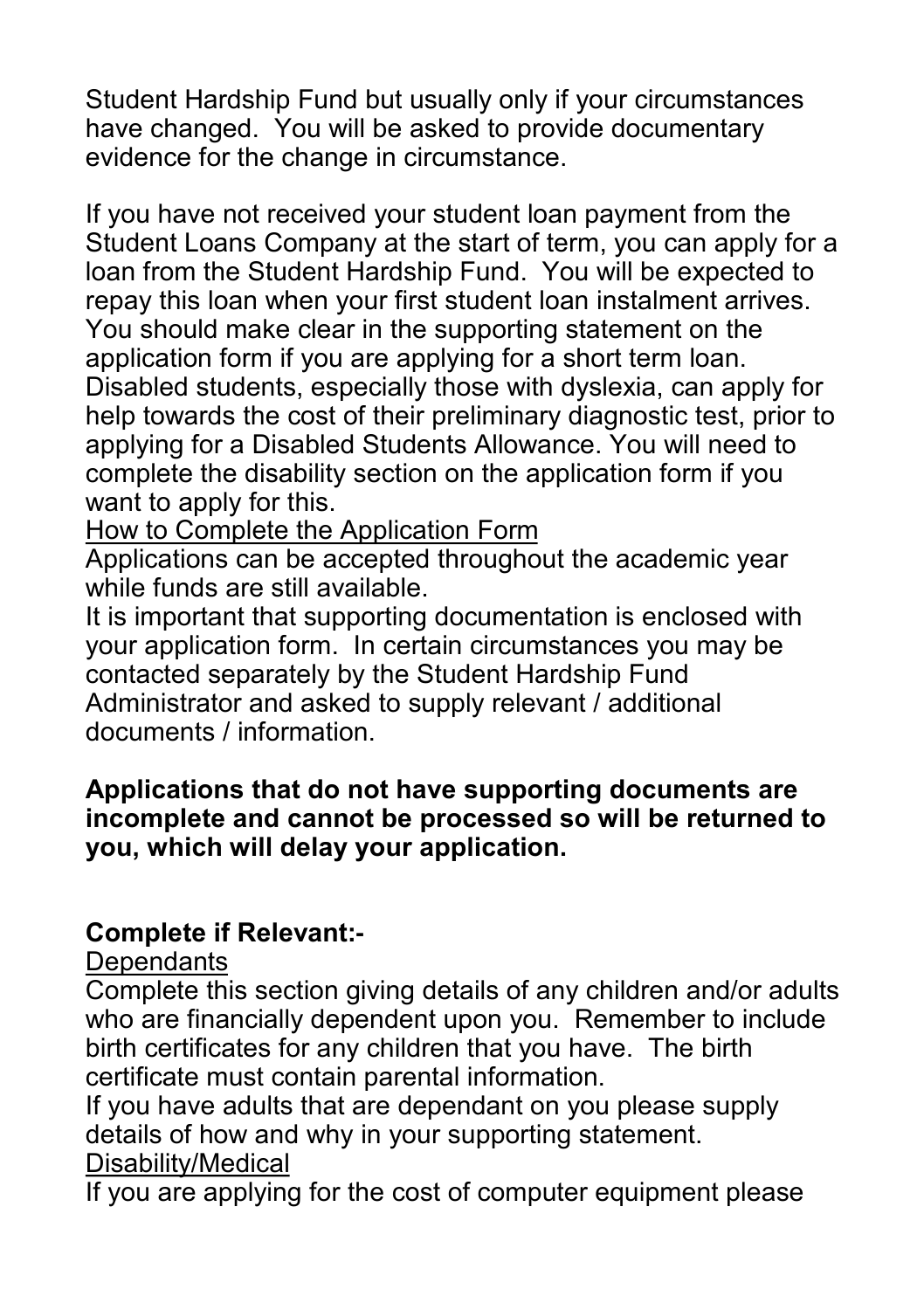speak to an adviser first.

Income/Expenditure

It is important that you fill in these sections as accurately as possible. Please state whether these figures are weekly/ monthly or annual.

If you live with a partner please indicate net income under other income and any essential expenditure in other expenditure and remember to supply the necessary evidence.

Other Income

Please include any other income you may have including savings, child maintenance and specify what that income is. Some income such as Child Benefit is disregarded in the assessment.

Supporting Statement

You are advised to include a supporting statement, explaining the reason(s) for applying, and what you would like assistance with.

#### Bank Details

You must also supply copies of your bank statements covering the 3 months as close to your application as possible. If you do not have them ask the bank for a list of transactions to cover the previous 3 months. The statement must include at least one of your student loan or grant instalments and show where you have spent it.

#### **Declaration**

Please tick all the relevant boxes that apply to your circumstances and remember to sign and date your application

form.

Evidence required

If any evidence is missing no assessment will be made.

## **Information on How Your Application Will Be Assessed**

All applications are assessed using National Guidance to assess whether a Standard award is applicable. 'Standard' assessments look at the difference between accepted *reasonable* expenditure and *expected* income. If no 'standard' award is payable and you have unforeseen circumstances or exceptional hardship your application can be considered under a 'non-standard' assessment.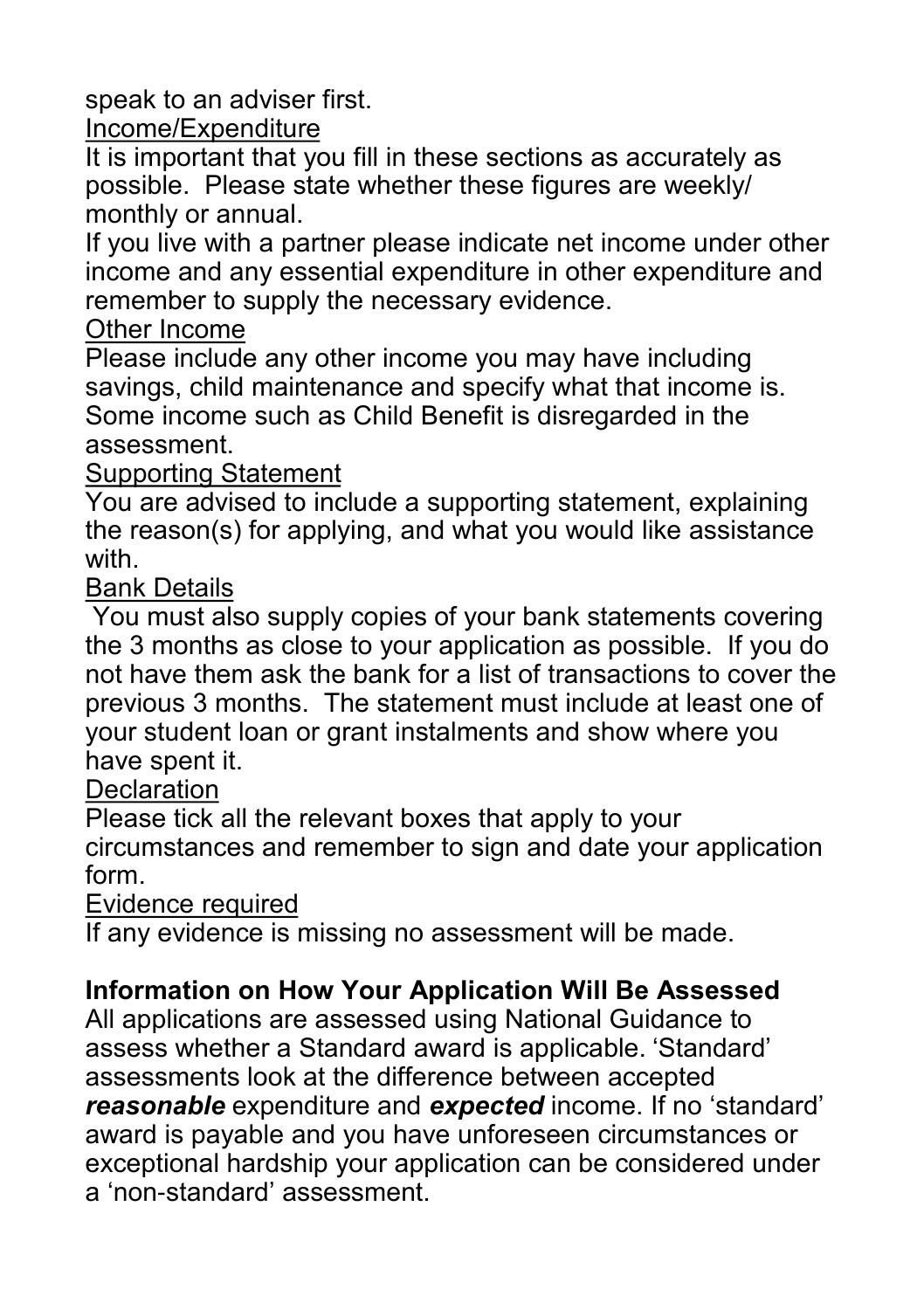#### Standard awards

All students will have an assumed income per year included in their standard assessment. This assumes income from a number of sources including part time work / additional support from your parents /partner / bank overdraft / savings etc.

There is also a set expenditure level, known as Composite Living Costs, based upon state benefit amounts for general living costs such as food and usual household costs such as utility bills. The relevant amount will be set depending on your circumstances, for example if you have children.

**Non-standard awards** can help to meet exceptional costs; emergency situations and costs for disabled students not met by the Disabled Students Allowance (DSA) and the institution has no legal responsibility to provide.

#### **Timetable for Making a Decision**

Provided your application form has been accurately completed and the appropriate documentary evidence supplied, an assessment and decision should be made within 4 working weeks of submission. You should also normally expect to receive a payment in this time. However, in some cases, we may need to defer your initial payment beyond 4 weeks to deal with a particular circumstance.

If you are requesting an emergency loan or other short-term help, we will make every effort to process and pay within 10 working days.

#### How to Appeal

If you are not satisfied with the decision you may appeal in writing to:

Student Services Manager The Northern School of Art Green Lane Middlesbrough TS5 7RJ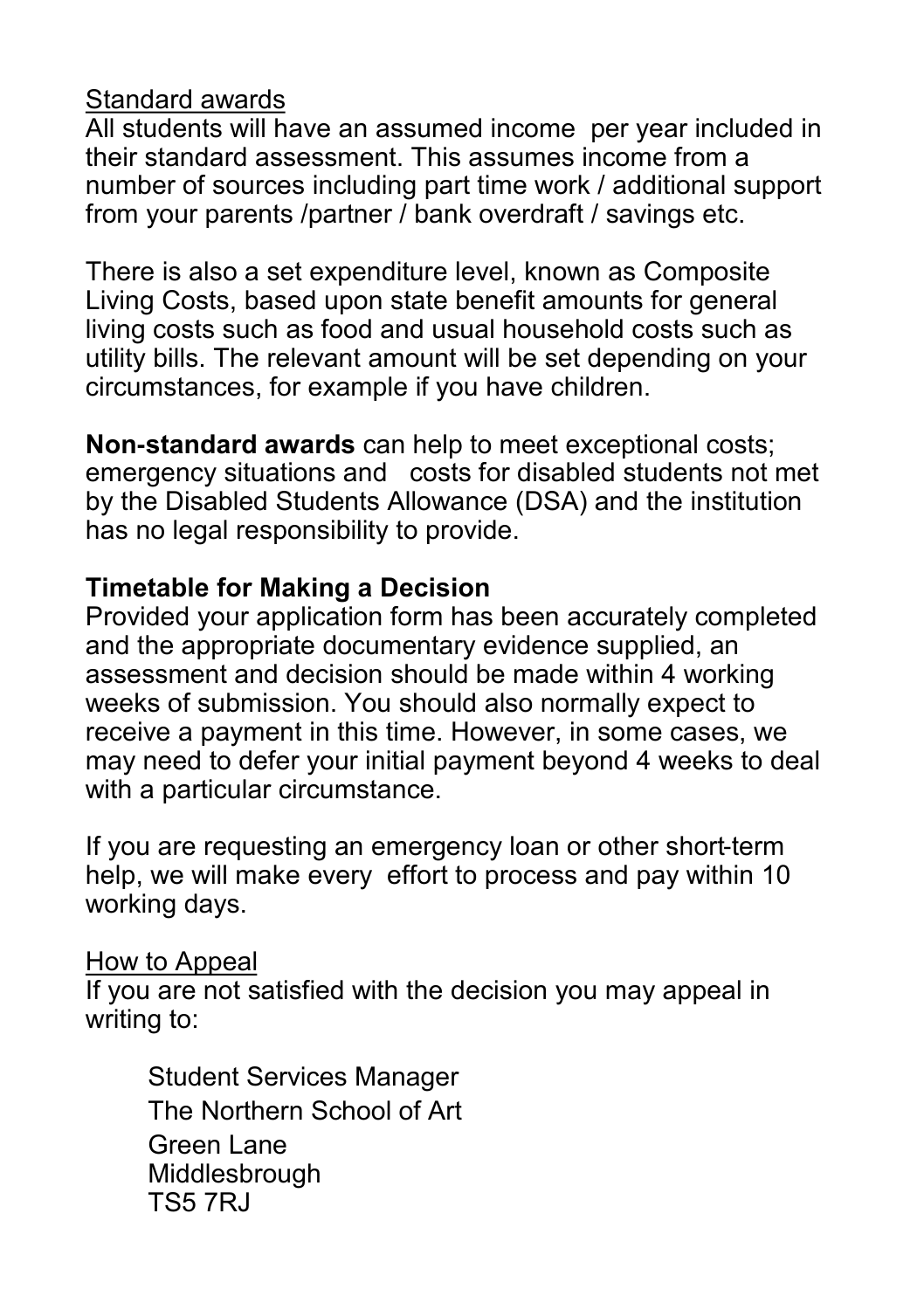Any appeal must be made within 4 weeks from the date of the original decision. The Appeals Panel will usually meet as required. The decision of the Appeals Panel will be final.

## **How to apply for Student Finance**

You can apply for Student finance online, or by post. You can find full details of how to register for an account at: [www.direct.gov.uk/studentfinance.](http://www.direct.gov.uk/studentfinance) You will also be able to download all paper based forms from this site.

It is important that you apply as soon as possible to ensure that all of your finance is in place ready for the start of your course.

If you have any questions about making an application for funds, or an existing application, please contact Student Finance England on 0300 100 0607 or log in to your online account.

You don't need a confirmed place at a university or college to apply, but you will need a valid passport or birth certificate.

#### **Application process**

- It can take up to 6 weeks to process an application. If you applied online you'll get a declaration form in the post. Sign this and send it back to Student Finance England.
- Sometimes Student Finance England will write to you for more information or further information from your parents or partner. E.g. a tax return, evidence of divorce etc.

### **Who qualifies?**

Whether you qualify for student finance depends on:

- your nationality or residency status
- your university or college
- your course
- if you've studied before
- your age

## **Nationality or residency status**

You can only apply if:

you're a UK national or have 'settled status' (no restrictions on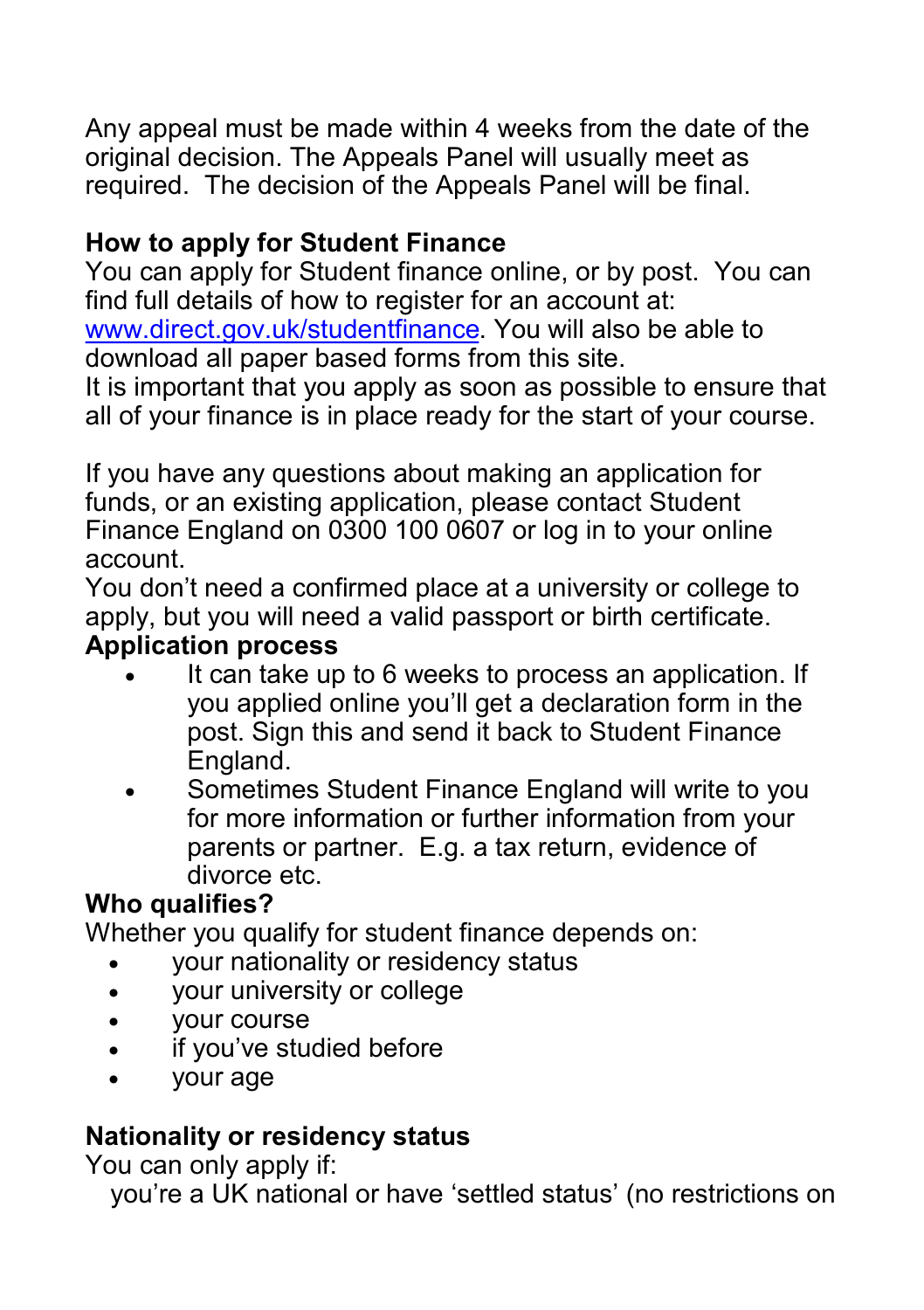how long you can stay)

- · you normally live in England
- · you've been living in the UK for 3 years before starting your course

You may also be eligible if your residency status is one of the following:

- · EU national, or family member of one
- · refugee
- · humanitarian protection (as a result of a failed application for asylum)
- · migrant worker
- · child of a Swiss national
- · child of a Turkish worker

# **Your course**

This must be in the UK and one of the following:

- · a first degree, e.g. BA, BSc or BEd
- · a Foundation Degree
- · a Certificate of Higher Education
- · a Diploma of Higher Education (Dip HE)
- · a Higher National Certificate (HNC)
- · a Higher National Diploma (HND)
- · a Postgraduate Certificate of Education (PGCE)
- · Initial Teacher Training
- · further training of youth and community workers

Check with your university or college that your course is recognized.

# **Repayments**

You only have to pay back Tuition Fee Loans and Maintenance Loans. You pay interest on these.

You don't have to pay back other student finance, e.g. any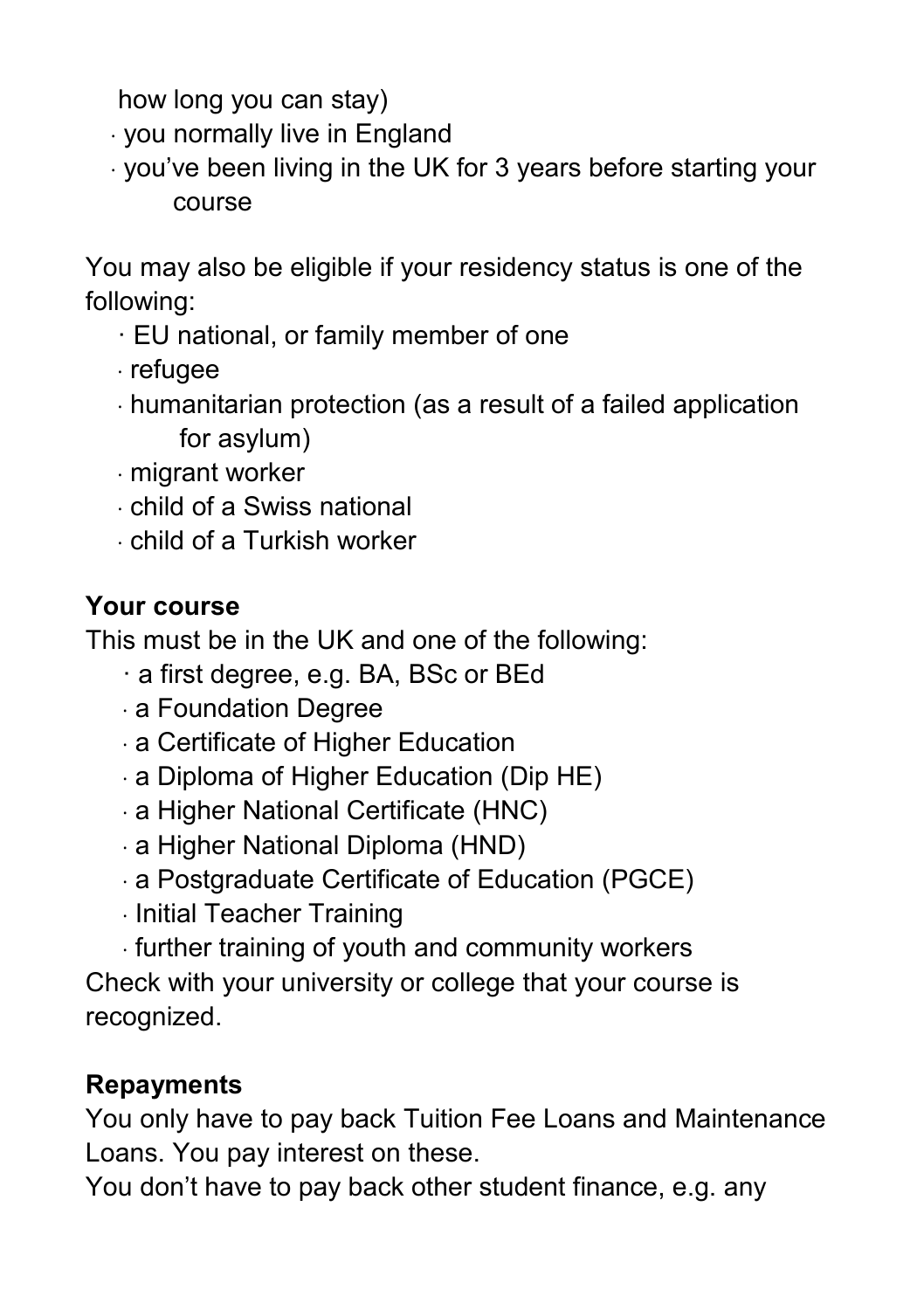### grants and bursaries.

# **How much you pay back**

Your repayments are linked to your income. You only make repayments when your income is over £25,725 a year. If your income drops below this amount repayments stop. Each month you pay back 9% of any income over £25,725

| Your income per year | <b>Monthly repayments</b> |
|----------------------|---------------------------|
| £25,725 and under    | No repayments             |
| £27,000              | £9                        |
| £31,000              | £39                       |
| £33,000              | £54                       |

Once you're registered with Student Finance, you can check your balance at any time online. Repayments begin in the April after the course is completed.

If you leave the UK, repayments are based on the earning threshold for the country where you live.

## **Interest on your student loans**

You pay interest from the time your first payment is made until you pay your loan back in full.

You must tell Student Finance England if your income changes or you might be charged more.

# **Making repayments**

If you're an employee your employer will work out your repayments and take them out of your salary with your tax. If you're self-employed you must make repayments as part of your Self-Assessment Tax return.

If you go abroad for more than 3 months you need to fill in an overseas income assessment form. Student Finance England will then work out your repayments.